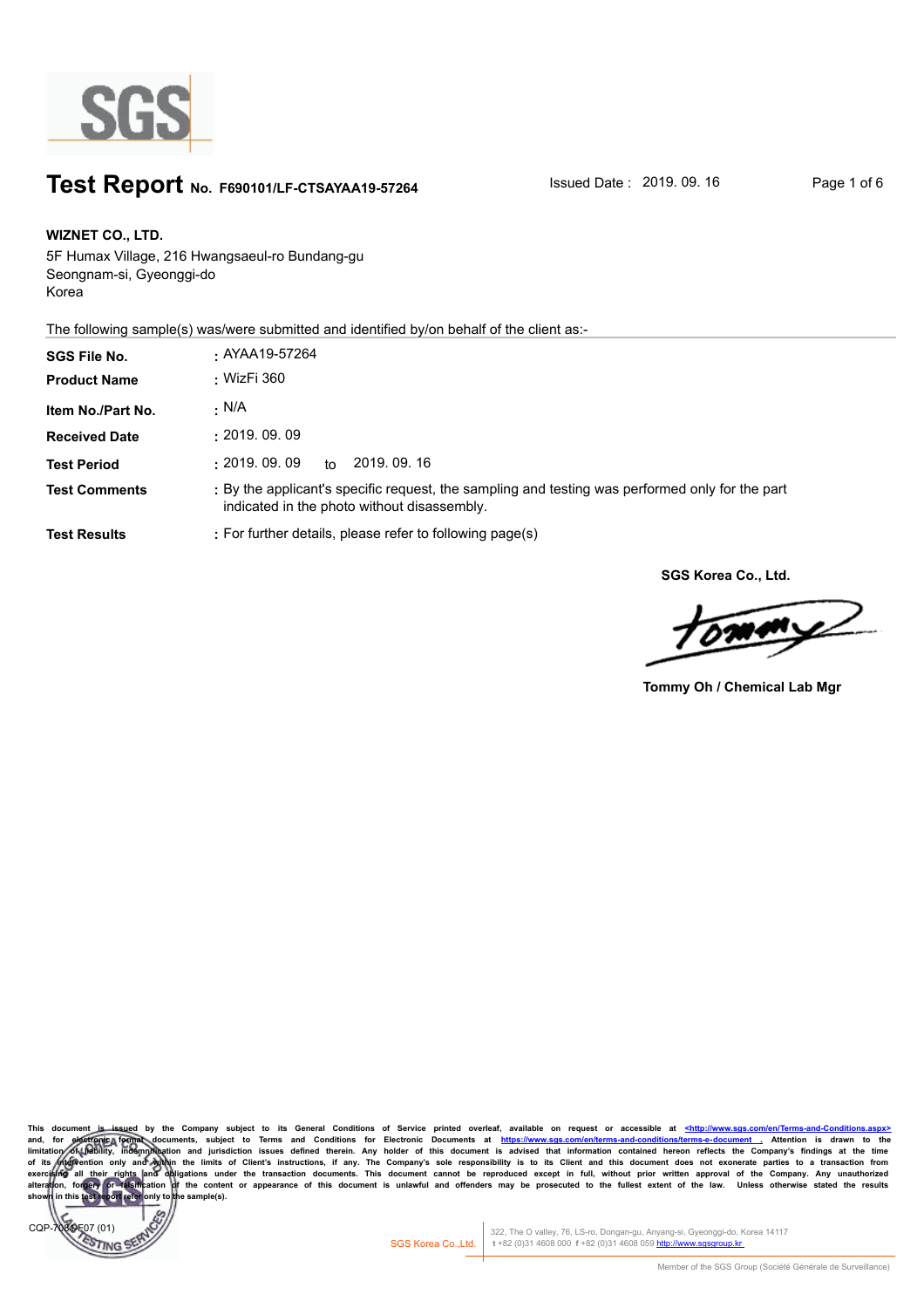

### **Test Report** No. F690101/LF-CTSAYAA19-57264 **Issued Date : 2019. 09. 16** Page 2 of 6

| Sample No.                | $:$ AYAA19-57264.001 |
|---------------------------|----------------------|
| <b>Sample Description</b> | <u>.</u> WizFi 360   |
| Item No./Part No.         | : N/A                |
| <b>Materials</b>          | ∴ N/A                |

#### **Heavy Metals**

| <b>Test Items</b>            | Unit  | <b>Test Method</b>                                                                                                                                                                                                                   | MDL            | <b>Results</b> |
|------------------------------|-------|--------------------------------------------------------------------------------------------------------------------------------------------------------------------------------------------------------------------------------------|----------------|----------------|
| Cadmium (Cd)                 | mg/kg | With reference to IEC 62321-5:2013<br>(Determination of Cadmium by ICP-OES)                                                                                                                                                          | 0.5            | N.D.           |
| Lead (Pb)                    | mg/kg | With reference to IEC 62321-5:2013<br>(Determination of Lead by ICP-OES)                                                                                                                                                             | 5              | 57.3           |
| Mercury (Hg)                 | mg/kg | With reference to IEC 62321-4:2013<br>(Determination of Mercury by ICP-OES)                                                                                                                                                          | $\mathfrak{p}$ | N.D.           |
| Hexavalent Chromium (Cr VI)* | mg/kg | With reference to IEC 62321-7-2:2017,<br>determination of Hexavalent Chromium by<br>Colorimetric Method using UV-Vis and<br>Microwave system and /or with reference to IEC<br>62321-5:2013, determination of Chromium by<br>ICP-OES. | 8              | N.D.           |

### **Flame Retardants-PBBs/PBDEs**

| <b>Test Items</b>       | Unit  | <b>Test Method</b>                                                               | <b>MDL</b> | <b>Results</b> |
|-------------------------|-------|----------------------------------------------------------------------------------|------------|----------------|
| Monobromobiphenyl       | mg/kg | With reference to IEC 62321-6:2015<br>(Determination of PBBs and PBDEs by GC-MS) | 5          | N.D.           |
| Dibromobiphenyl         | mg/kg | With reference to IEC 62321-6:2015<br>(Determination of PBBs and PBDEs by GC-MS) | 5          | N.D.           |
| Tribromobiphenyl        | mg/kg | With reference to IEC 62321-6:2015<br>(Determination of PBBs and PBDEs by GC-MS) | 5          | N.D.           |
| Tetrabromobiphenyl      | mg/kg | With reference to IEC 62321-6:2015<br>(Determination of PBBs and PBDEs by GC-MS) | 5          | N.D.           |
| Pentabromobiphenyl      | mg/kg | With reference to IEC 62321-6:2015<br>(Determination of PBBs and PBDEs by GC-MS) | 5          | N.D.           |
| Hexabromobiphenyl       | mg/kg | With reference to IEC 62321-6:2015<br>(Determination of PBBs and PBDEs by GC-MS) | 5          | N.D.           |
| Heptabromobiphenyl      | mg/kg | With reference to IEC 62321-6:2015<br>(Determination of PBBs and PBDEs by GC-MS) | 5          | N.D.           |
| Octabromobiphenyl       | mg/kg | With reference to IEC 62321-6:2015<br>(Determination of PBBs and PBDEs by GC-MS) | 5          | N.D.           |
| Nonabromobiphenyl       | mg/kg | With reference to IEC 62321-6:2015<br>(Determination of PBBs and PBDEs by GC-MS) | 5          | N.D.           |
| Decabromobiphenyl       | mg/kg | With reference to IEC 62321-6:2015<br>(Determination of PBBs and PBDEs by GC-MS) | 5          | N.D.           |
| Monobromodiphenyl ether | mg/kg | With reference to IEC 62321-6:2015<br>(Determination of PBBs and PBDEs by GC-MS) | 5          | N.D.           |
| Dibromodiphenyl ether   | mg/kg | With reference to IEC 62321-6:2015<br>(Determination of PBBs and PBDEs by GC-MS) | 5          | N.D.           |

**This document is issued by the Company subject to its General Conditions of Service printed overleaf, available on request or accessible at <http://www.sgs.com/en/Terms-and-Conditions.aspx>** In this concument is ussued by the Company subject to Terms and Conditions of Service prime overlear, available on request or accessible at the conditions of electronic format document is advised that information contained limitation of liability, indemnification and jurisdiction issues defined therein. Any holder of this document is advised that information contained hereon reflects the Company's findings at the time<br>of its intervention onl exercising all their rights and obligations under the transaction documents. This document cannot be reproduced except in full, without prior written approval of the Company. Any unauthorized<br>alteration, forgery or falsifi **shown in this test report refer only to the sample(s).**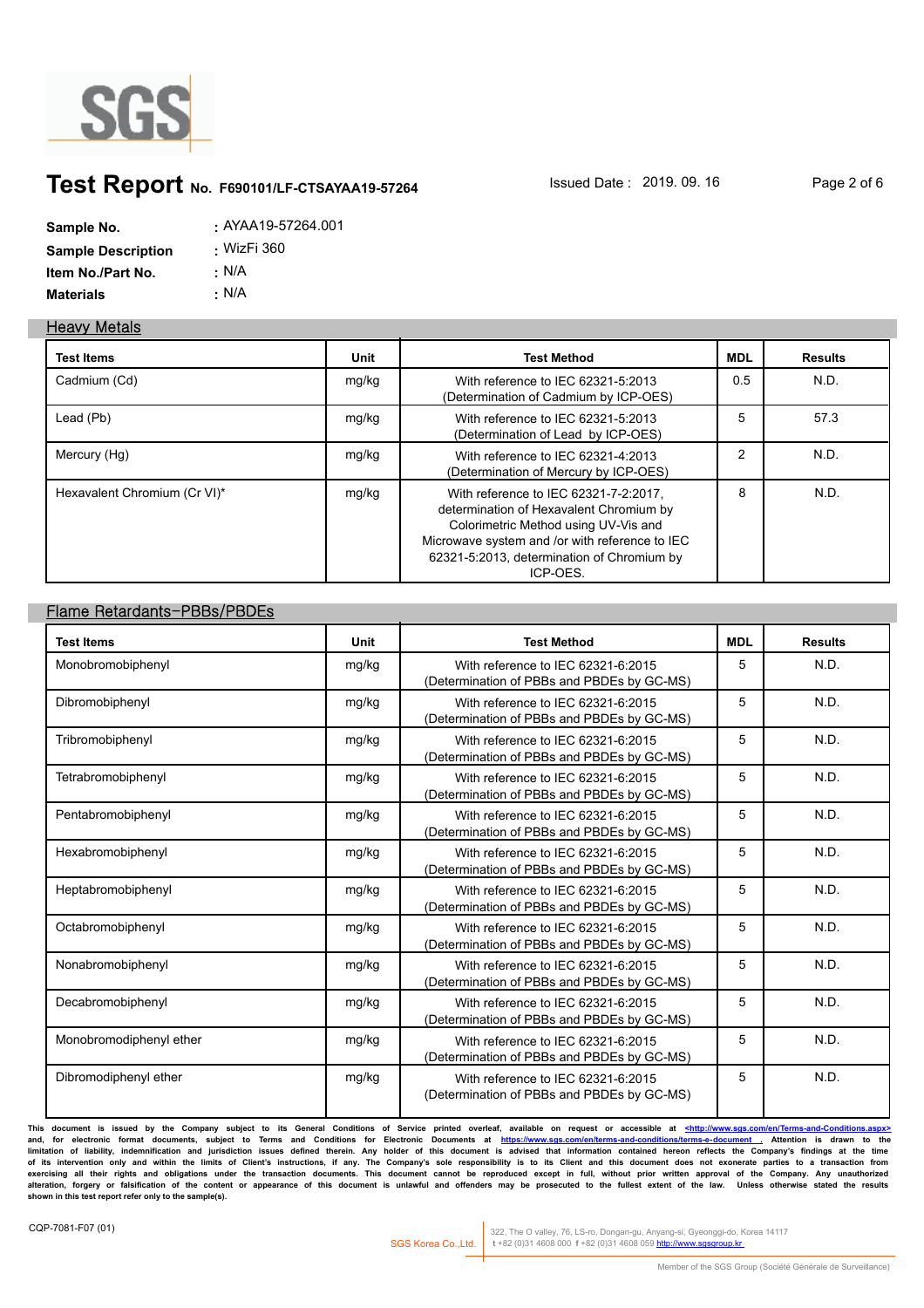

### **Test Report** No. F690101/LF-CTSAYAA19-57264 **Issued Date : 2019. 09. 16** Page 3 of 6

| Sample No.                | . AYAA19-57264.001 |
|---------------------------|--------------------|
| <b>Sample Description</b> | <u>.</u> WizFi 360 |
| Item No./Part No.         | ∴ N/A              |
| <b>Materials</b>          | ∴ N/A              |

#### **Flame Retardants-PBBs/PBDEs**

| <b>Test Items</b>        | Unit  | <b>Test Method</b>                                                               | MDL | <b>Results</b> |
|--------------------------|-------|----------------------------------------------------------------------------------|-----|----------------|
| Tribromodiphenyl ether   | mg/kg | With reference to IEC 62321-6:2015<br>(Determination of PBBs and PBDEs by GC-MS) | 5   | N.D.           |
| Tetrabromodiphenyl ether | mg/kg | With reference to IEC 62321-6:2015<br>(Determination of PBBs and PBDEs by GC-MS) | 5   | N.D.           |
| Pentabromodiphenyl ether | mg/kg | With reference to IEC 62321-6:2015<br>(Determination of PBBs and PBDEs by GC-MS) | 5   | N.D.           |
| Hexabromodiphenyl ether  | mg/kg | With reference to IEC 62321-6:2015<br>(Determination of PBBs and PBDEs by GC-MS) | 5   | N.D.           |
| Heptabromodiphenyl ether | mg/kg | With reference to IEC 62321-6:2015<br>(Determination of PBBs and PBDEs by GC-MS) | 5   | N.D.           |
| Octabromodiphenyl ether  | mg/kg | With reference to IEC 62321-6:2015<br>(Determination of PBBs and PBDEs by GC-MS) | 5   | N.D.           |
| Nonabromodiphenyl ether  | mg/kg | With reference to IEC 62321-6:2015<br>(Determination of PBBs and PBDEs by GC-MS) | 5   | N.D.           |
| Decabromodiphenyl ether  | mg/kg | With reference to IEC 62321-6:2015<br>(Determination of PBBs and PBDEs by GC-MS) | 5   | N.D.           |

#### **Phthalates**

| <b>Test Items</b>                  | Unit  | <b>Test Method</b>                          | <b>MDL</b> | <b>Results</b> |
|------------------------------------|-------|---------------------------------------------|------------|----------------|
| Di-(2-ethylhexyl) phthalate (DEHP) | mg/kg | With reference to IEC 62321-8 ; 2017, GC/MS | 50         | N.D.           |
| Di-butyl phthalate (DBP)           | mg/kg | With reference to IEC 62321-8 ; 2017, GC/MS | 50         | N.D.           |
| Benzyl butyl phthalate (BBP)       | mg/kg | With reference to IEC 62321-8 ; 2017, GC/MS | 50         | N.D.           |
| Di-isobutyl phthalate (DIBP)       | mg/kg | With reference to IEC 62321-8 ; 2017, GC/MS | 50         | N.D.           |

 $NOTF: (1) N.D. = Not detected. (**MDL**)$ 

- $(2)$  mg/kg = ppm
- (3) MDL = Method Detection Limit
- $(4) 10$  regulation
- (5) Negative = Undetectable / Positive = Detectable
- (6) \*\* = Qualitative analysis (No Unit)
- (7)  $*$  = a. The result of Hexavalent Chromium (Cr(VI)) is "ND" as the result of Chromium (Cr) is "ND", and confirmation test of Hexavalent Chromium (Cr(VI)) is not required.
	- b. If the Chromium (Cr) content is greater than the MDL of Hexavalent Chromium (Cr(VI)), confirmation test of Hexavalent Chromium (Cr(VI)) is required.
- (8) CrVI=The sample contains the part (s) which is hard to be ground so it was tested after cutting.
- (9) The results shown in this test report refer only to the sample(s) tested unless otherwise stated.
	- This test report is not related to Korea Laboratory Accreditation Scheme .

**This document is issued by the Company subject to its General Conditions of Service printed overleaf, available on request or accessible at <http://www.sgs.com/en/Terms-and-Conditions.aspx>** and, for electronic format documents, subject to Terms and Conditions for Electronic Documents at https://www.sgs.com/en/terms-and-conditions/terms-e-document . Attention is drawn to the<br>Iimitation of liability, indemnific of its intervention only and within the limits of Client's instructions, if any. The Company's sole responsibility is to its Client and this document does not exonerate parties to a transaction from<br>exercising all their ri alteration, forgery or falsification of the content or appearance of this document is unlawful and offenders may be prosecuted to the fullest extent of the law. Unless otherwise stated the results **shown in this test report refer only to the sample(s).**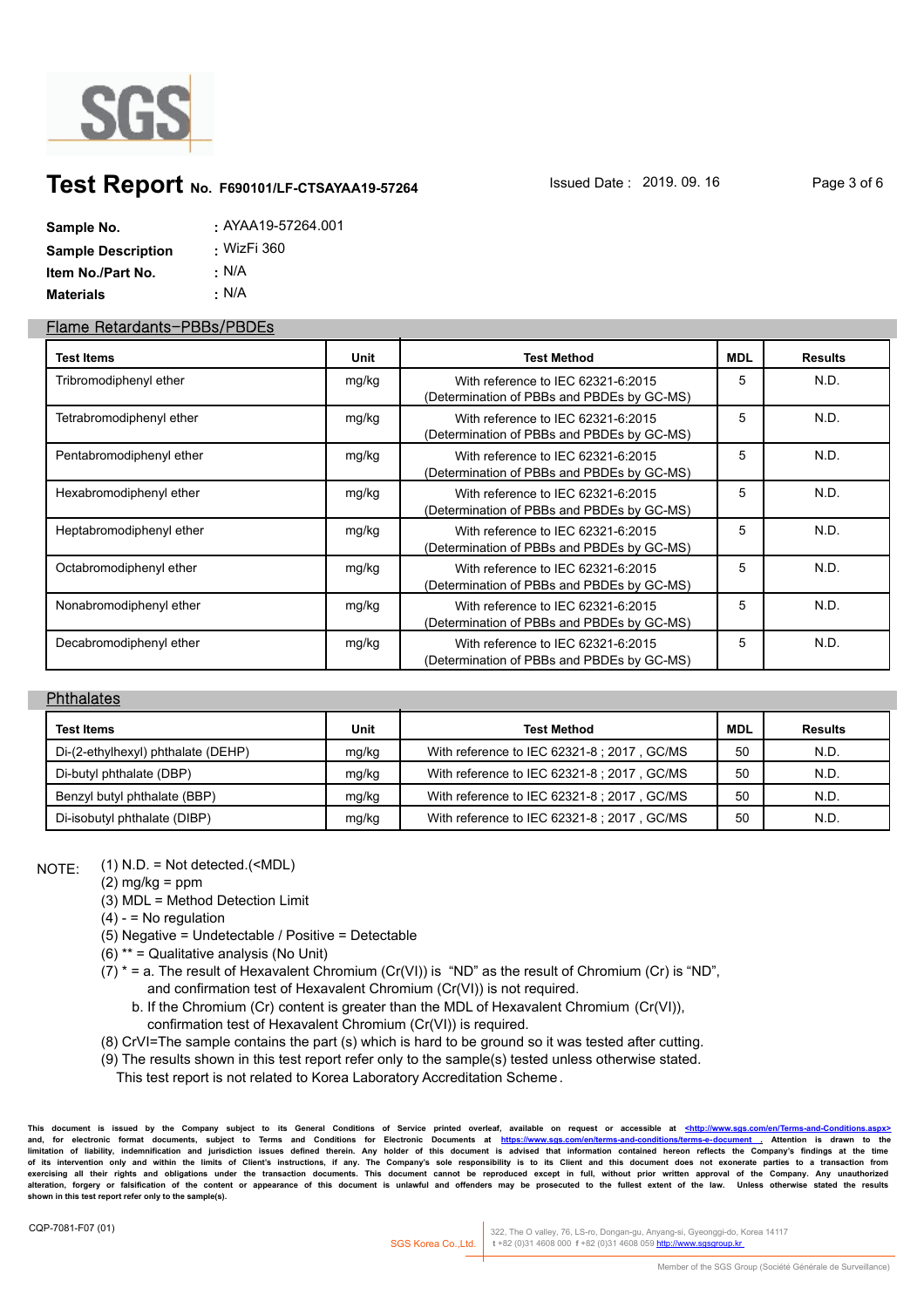

### **Test Report** No. F690101/LF-CTSAYAA19-57264 **Issued Date : 2019. 09. 16** Page 4 of 6



**This document is issued by the Company subject to its General Conditions of Service printed overleaf, available on request or accessible at <http://www.sgs.com/en/Terms-and-Conditions.aspx>** and, for electronic format documents, subject to Terms and Conditions for Electronic Documents at https://www.sgs.com/en/terms-and-conditions/terms-e-document\_. Attention is drawn to the<br>Ilmitation of liability, indemnific limitation of liability, indemnification and jurisdiction issues defined therein. Any holder of this document is advised that information contained hereon reflects the Company's findings at the time<br>of its intervention onl exercising all their rights and obligations under the transaction documents. This document cannot be reproduced except in full, without prior written approval of the Company. Any unauthorized<br>alteration, forgery or falsifi **shown in this test report refer only to the sample(s).**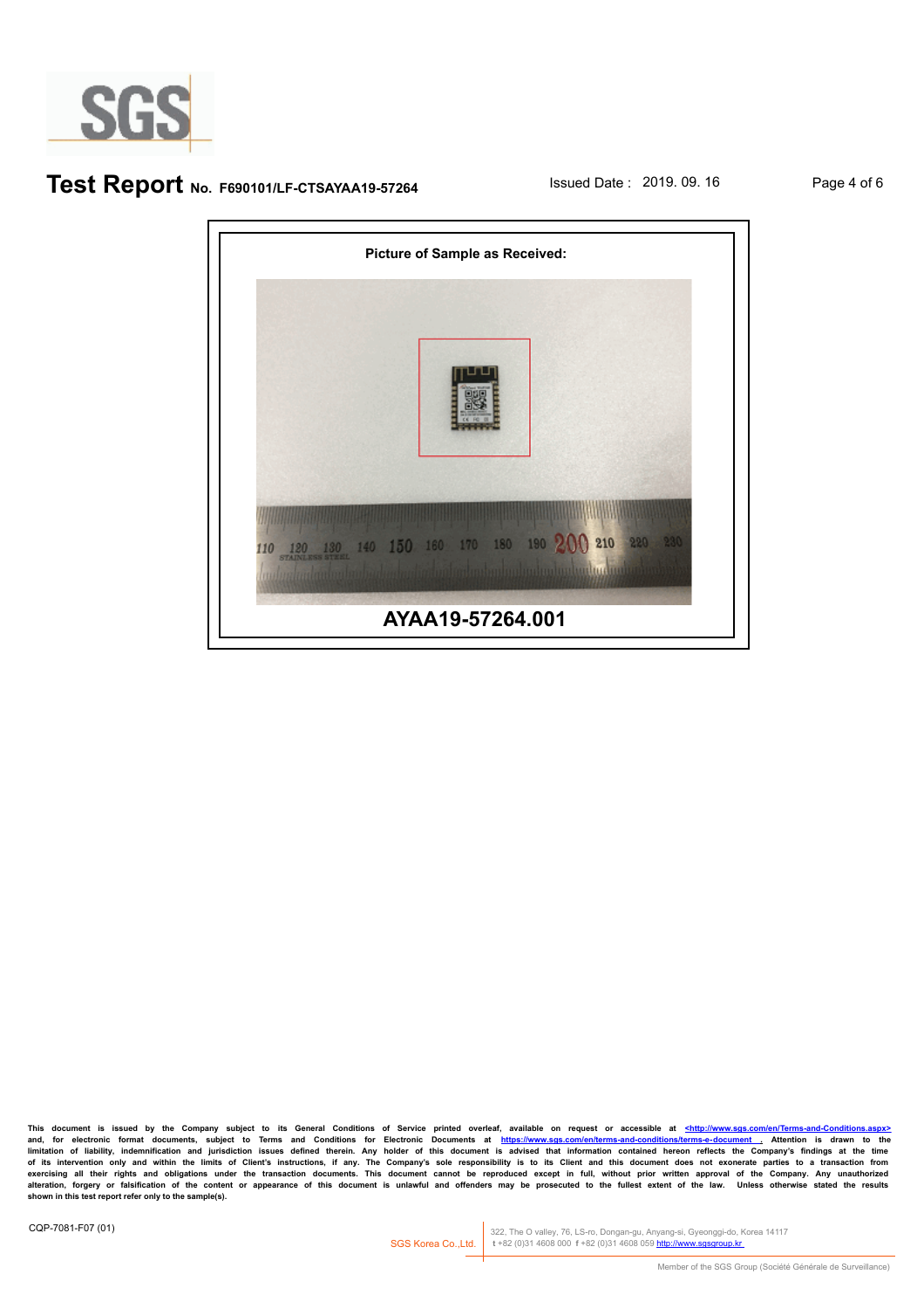

### **Test Report** No. F690101/LF-CTSAYAA19-57264 **Issued Date : 2019. 09. 16** Page 5 of 6

# **Testing Flow Chart for RoHS:Cd/Pb/Hg/Cr6+ /PBBs&PBDEs Testing**



**The samples were dissolved totally at the acid digestion step of the above flow chart for Cd,Pb,Hg Section Chief : Timothy Jeon**

**This document is issued by the Company subject to its General Conditions of Service printed overleaf, available on request or accessible at <http://www.sgs.com/en/Terms-and-Conditions.aspx>** and, for electronic format documents, subject to Terms and Conditions for Electronic Documents at https://www.sgs.com/en/terms-and-conditions/terms-e-document . Attention is drawn to the<br>Iimitation of liability, indemnific of its intervention only and within the limits of Client's instructions, if any. The Company's sole responsibility is to its Client and this document does not exonerate parties to a transaction from<br>exercising all their ri alteration, forgery or falsification of the content or appearance of this document is unlawful and offenders may be prosecuted to the fullest extent of the law. Unless otherwise stated the results **shown in this test report refer only to the sample(s).**